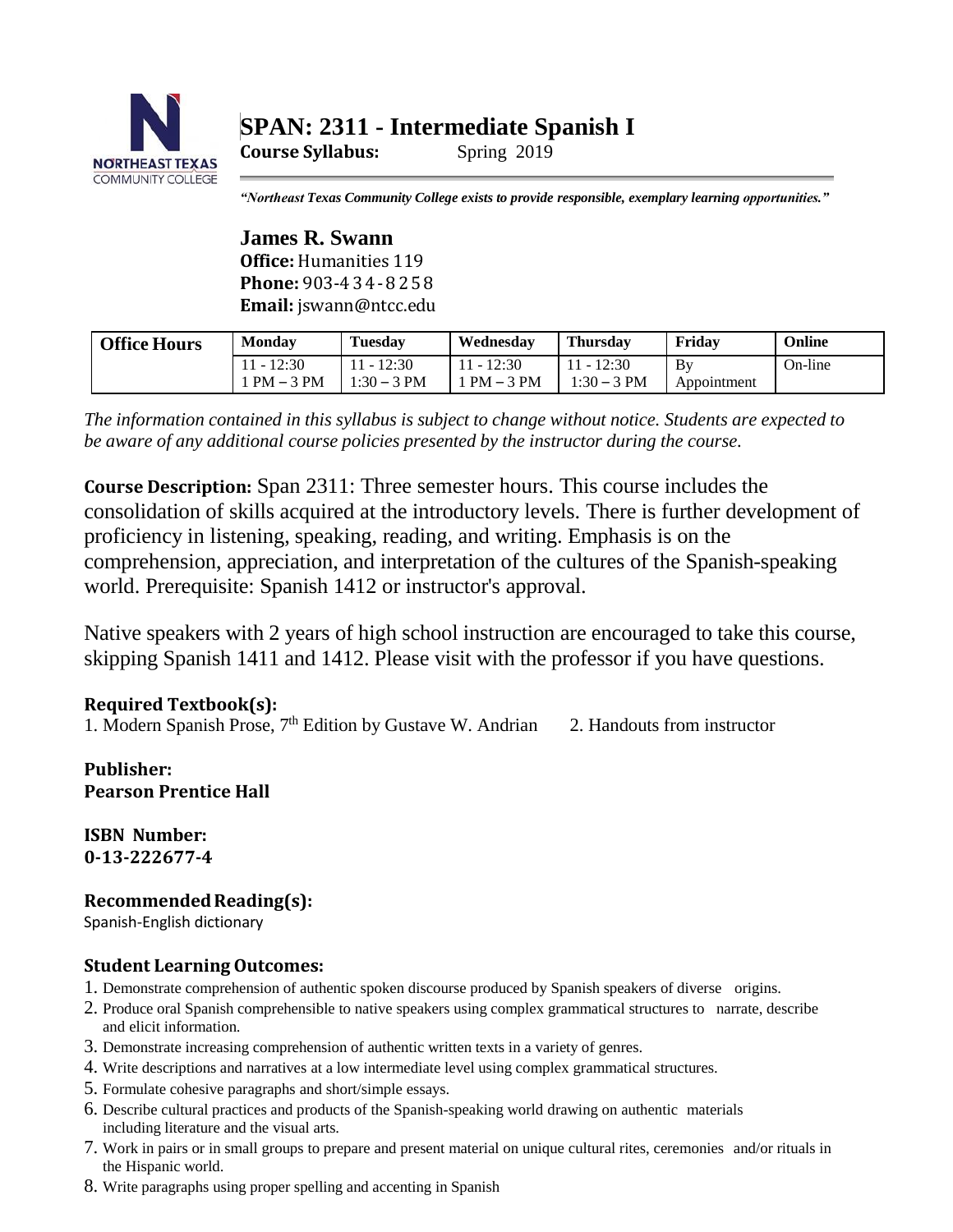# **Course Objectives:**

Same as Student Learning Objectives stated above

#### **Lectures & Discussions:**

The course will be conducted in Spanish exclusively. Lectures, class discussions and readings will center on history, politics, and current event topics related to the Spanish-speaking world. The class will be used to highlight and explain interesting or complicated grammatical nuances as well. The class will read selected short stories and poetry for vocabulary building, cultural understanding, and literary analysis.

The course will involve a review of Spanish grammar, concentrating on a general review with an emphasis on the problems which native speakers of Spanish experience having grown up in the USA. This review will be provided in class via lectures with targeted practice on the grammar topic.

#### **Writing Assignments**

Students will write 3 formal papers (essays) on selected subjects in Spanish as well as the Personal Project, also in Spanish using correct grammar, punctuation, capitalization, and accenting. Each must be presented to a classmate for a peer review prior to submission to the instructor. Each must be between 2 and 3 pages in length, typewritten, adhering to standard guidelines. We will use MLA style for the format.

# **Readings: Short Stories by important Spanish language writers**

The class will read and analyze 10-12 short stories written by notable Spanish language authors. There will be 3 tests related to 3-4 short stories and their authors each.

# **Review of Grammar**

The class will review Spanish grammar and embark on learning about more complex grammatical matters. Four grammar tests will be provided to assess recently covered grammatical topics. Grammar tests may be combined with tests over the short stories and other readings.

# **Personal Project:**

Each student shall select a personal project topic to research, study, and write about…in Spanish. The student will also present the paper (2-3 pages) to the class in a 10-12 minute presentation, using any devices desired. The subject should be related somehow to Hispanic cultures and experience; language, history, sports, movies, music, etc. The topic is due by February 15. The first draft by March 22 and the final version of the paper is due on or before April 12 . The oral report to the class can occur whenever the student wishes to schedule it with the instructor.

# **Evaluation/Grading Policy:**

Evaluation in this course considers three areas of proficiency: grammatical/orthographic correctness, the ability to express oneself in correct Spanish orally and in writing, and demonstrated growth and understanding of literary expression and cultures of the Spanish speaking world.

| Writing assignments in Spanish on selected subjects (3)300 |  | $A = 900-1100$  |
|------------------------------------------------------------|--|-----------------|
|                                                            |  | $B = 800-899$   |
|                                                            |  | $C = 700-799$   |
|                                                            |  | $D = 600 - 699$ |
|                                                            |  | $F =$ Below 600 |

These items represent 1100 possible points for the course: 900 points equals an "A", etc., as above.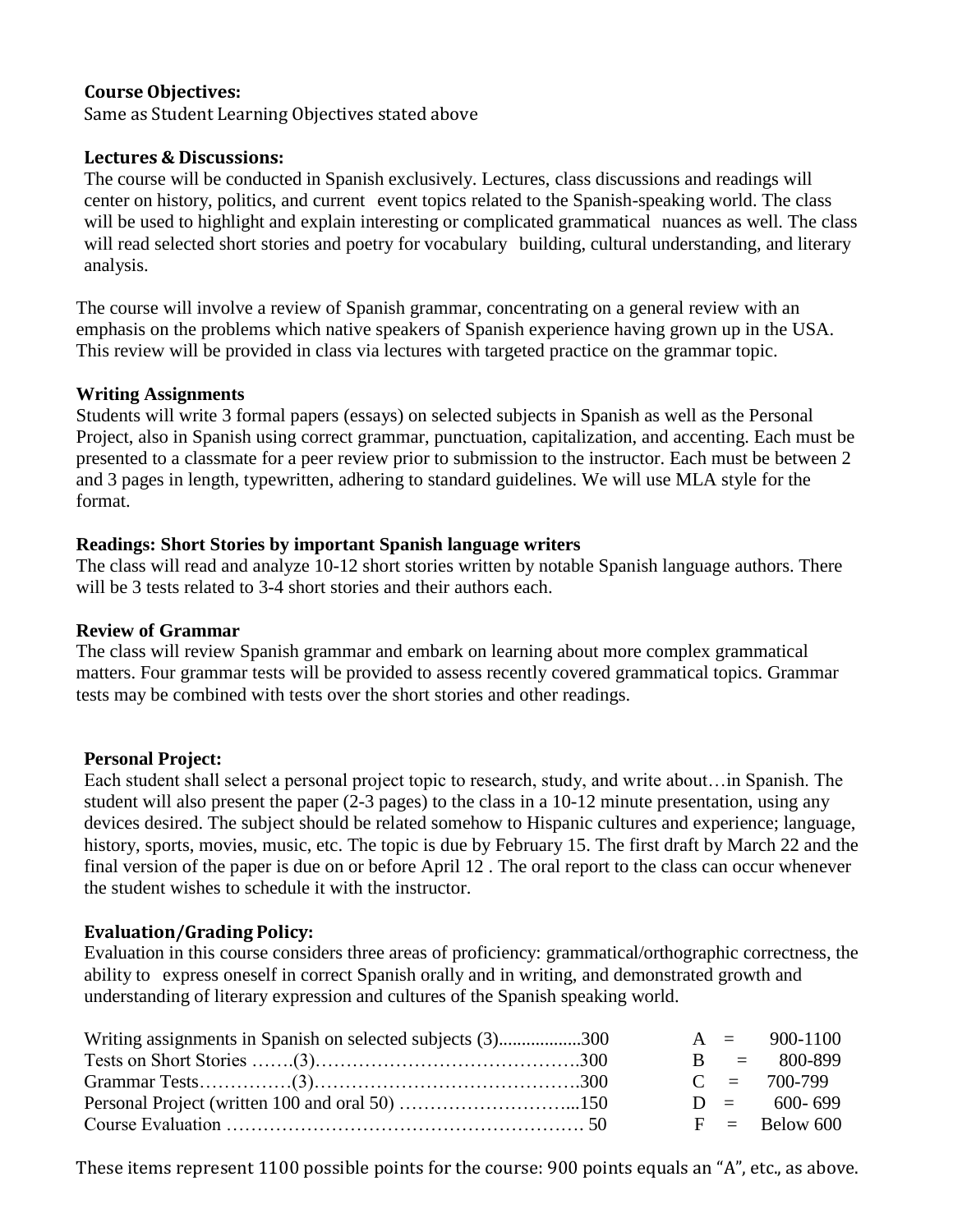# **Remind: Text Messaging Service to Students**

REMIND.COM: For truly important messages. You are required to send a text message from your cell phone, with the code @9k2493 to 81010 or to the phone number 469-208-7450. This is a tool called REMIND that I use to get information out to students quickly. This will enable you to receive important class announcements and reminders from me via text message so that you will not miss out on any assignment changes or important updates. Please continue to check your NTCC email and Blackboard announcements daily.

#### **Tests/Exams:**

Explained above

# **Assignments:**

Explained above: Other due dates will be explained in class as necessary.

#### **Student Responsibilities/Expectations:**

- 1. Students are expected to be in the classroom when class begins, to attend class regularly and to participate in all class assignments. Visit the bathroom BEFORE class. Do not go during class unless it is an emergency.
- 2. Cell phones (and other electronic devices) must be turned off or to vibrate before entering the classroom. If your phone rings, IT IS assumed to be AN EMERGENCY. Exit the classroom with your belongings. Return at the next class meeting. No texting during class.
- 3. Offensive and vulgar language will not be tolerated. Disrespect to the instructor or to other students will not be accepted.
- 4. NTCC is a tobacco free area including all buildings, walkways, and green areas. Tobacco use of any kind is allowed only on the paved parking lots and in the smoking huts.
- 5. Each student will leave his/her area completely clean upon exiting the classroom, including the removal of all books, personal items, trash and food or drink items.
- 6. Five absences will result in the loss of one letter grade in the class. Each additional two absences will result in an additional letter grade loss in the course. Two tardies or leaving class early count as one absence. Plan ahead for the times when your car, baby sitter, personal or family illness, or employment make it difficult to come to class.
- 7. Students are required to attempt to use proper Spanish in the classroom at all times.

# **Other Course Requirements: Mentioned Above**

#### **NTCC Academic Honesty Statement:**

"Students are expected to complete course work in an honest manner, using their intellects and resources designated as allowable by the course instructor. Students are responsible for addressing questions about allowable resources with the course instructor. NTCC upholds the highest standards of academic integrity. This course will follow the NTCC Academic Honesty policy stated in the Student Handbook."

#### **Academic Ethics:**

The college expects all students to engage in academic pursuits in a manner that is beyond reproach. Students are expected to maintain complete honesty and integrity in their academic pursuit. Academic dishonesty such as cheating, plagiarism, and collusion is unacceptable and may result in disciplinary action. Refer to the student handbook for more information on this subject.

# **ADA Statement:**

It is the policy of NTCC to provide reasonable accommodations for qualified individuals who are students with disabilities. This College will adhere to all applicable federal, state, and local laws, regulations, and guidelines with respect to providing reasonable accommodations as required to afford equal educational opportunity. It is the